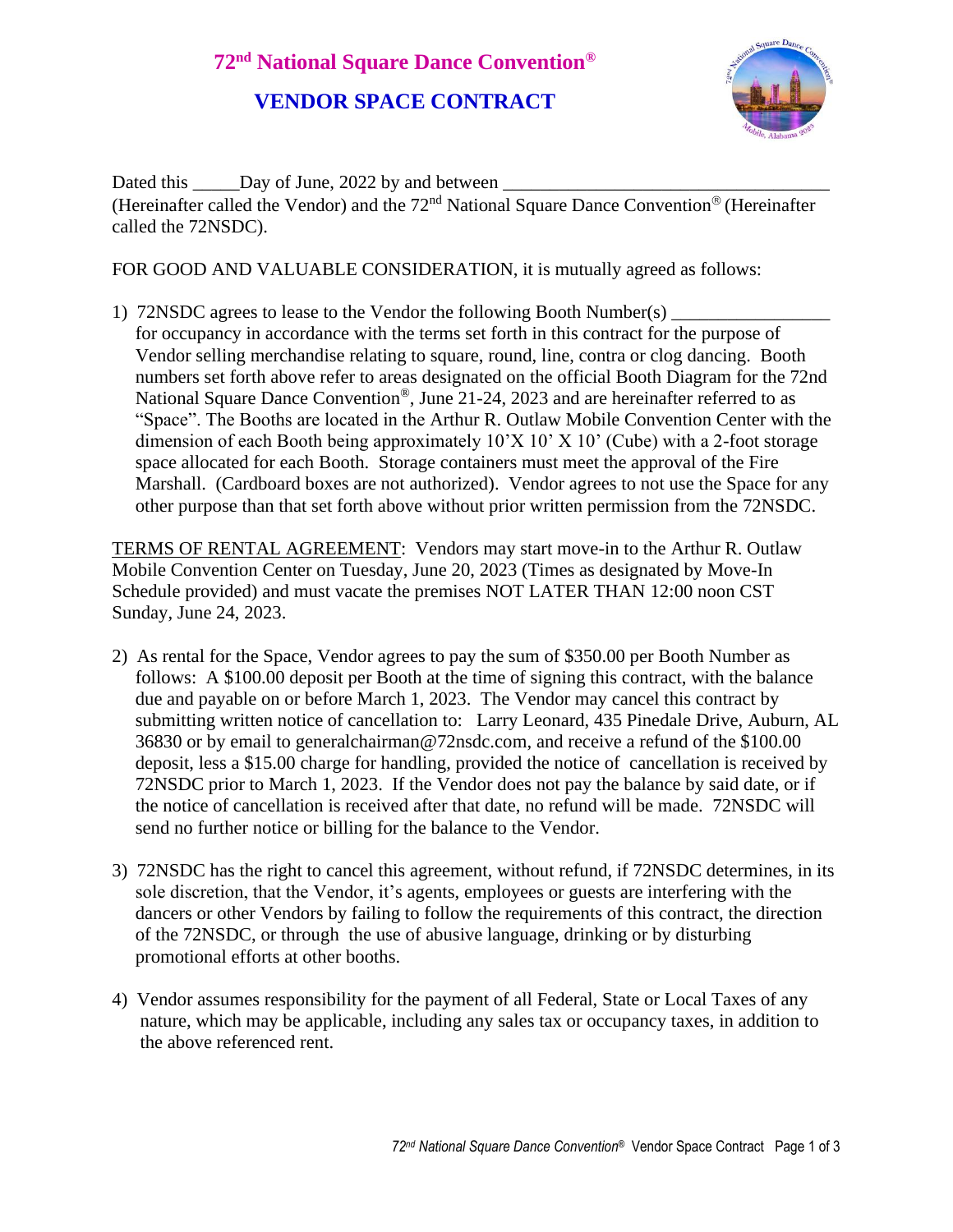- 5) Vendor shall not assign, lease, share or sublet any part of the designated Space. All exhibits and exhibit arrangements shall be subject to approval of the 72 NSDC. Only the name of the Vendor shall be used in the 72NSDC printed list of Vendors and the Program Book. The 72NSDC will provide a sign with the name and Booth number(s) for each Vendor. No other sign may be placed at the same level or above the 72NSDC sign. The 72NSDC sign MUST be visible at all times. <sup>1</sup> Additionally, the 72NSDC will provide, at no extra charge: one (1) eight (8) foot table, two (2) chairs and up to two (2) Convention registrations per booth.<sup>1</sup> 72NSDC will provide, at no extra charge, one (1) Program Book per Vendor. 72NSDC will establish the procedures with the Arthur R. Outlaw Mobile Convention Center to contact the Vendor directly to arrange with Arthur R. Outlaw Convention Center additional tables/chairs and, if needed, any electrical, telephone, or internet connections.
- 6) In case the Space shall not be available for the uses herein specified due to War, Government Action, act of God, fire, strikes, labor disputes, or any cause beyond the control of the 72NSDC or upon cancellation of the 72nd National Square Dance Convention®, 72NSDC shall terminate the agreement, return the sums paid by the Vendor for the Space and there shall be no further liability on the part of either party to the other. Upon written notice to the Vendor, 72NSDC shall have the right to change the date and place of the Convention. The limit of the Vendor's damage claim against 72NSDC, which occurs under or arises out of this contract, shall be the return to the Vendor of the deposit or other rental amount, which the Vendor has paid to the 72NSDC.
- 7) 72NSDC will not be responsible for any injury that may arise to the Vendor, its employees or others, or for the loss or damage of any material from any cause whatever while in transit to or from the building or while in the Arthur R. Outlaw Mobile Convention Center whether or not 72NSDC furnishes attendants, guards or watchmen. Vendor agrees to indemnify, hold harmless or defend, at its expense, 72NSDC, from and against any suits, liability, claim for damages or injuries substantiated by any persons arising out of Vendors use of the Space and Vendors activities in connection with the Convention. Vendor, at his/her expense, shall provide a certificate for Comprehensive General Liability Insurance or Commercial General Liability Insurance, valid through June 30, 2023 in an amount of not less than One Million Dollars (\$1,000,000.00) per occurrence. Such policy shall name the 72nd National Square Dance Convention® and the Arthur R. Outlaw Mobile Convention Center as Co-Insureds. Such Certificate shall be provided to 72NSDC by May 1, 2023 and prior to the Vendor set-up at the Convention.
- 8) 72 NSDC will provide Vendor identification. Said identification shall be OPENLY DISPLAYED during Pre-Convention and Post-Convention hours, while the Vendor is moving in and out of the Vendor area, in the loading/unloading docks and in the Vendor Hospitality area. The Vendor and all of their employees shall use this same identification whenever they are in the confines of the Arthur R. Outlaw Mobile Convention Center. The Vice-Chairman of Vendor Booths will furnish a move-in schedule to all Vendors.
- 9) This agreement is made in, and shall be construed to be in accordance with, the laws of the State of Alabama.